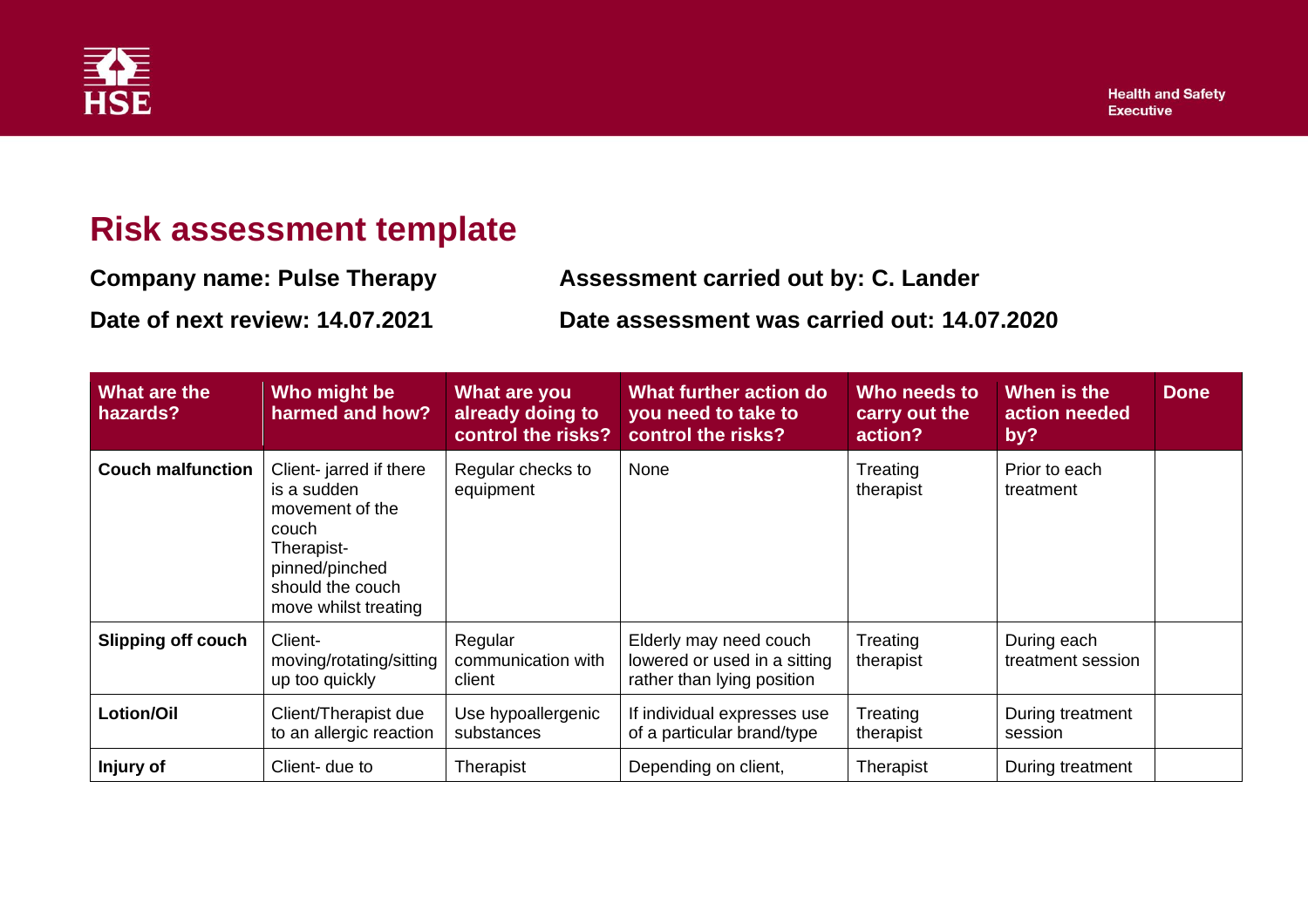

| What are the<br>hazards?                           | Who might be<br>harmed and how?             | What are you<br>already doing to<br>control the risks?                                                      | <b>What further action do</b><br>you need to take to<br>control the risks?                                                                                                                                            | Who needs to<br>carry out the<br>action?                                                                                                               | When is the<br>action needed<br>by?                | <b>Done</b> |
|----------------------------------------------------|---------------------------------------------|-------------------------------------------------------------------------------------------------------------|-----------------------------------------------------------------------------------------------------------------------------------------------------------------------------------------------------------------------|--------------------------------------------------------------------------------------------------------------------------------------------------------|----------------------------------------------------|-------------|
| muscle/joint                                       | incorrect<br>technique/speed of<br>movement | communicates<br>verbally,<br>demonstrates or<br>provides movement<br>education                              | adaptations may be<br>required to<br>exercises/stretches to<br>promote desired outcome                                                                                                                                |                                                                                                                                                        | session                                            |             |
| <b>Exercising- use of</b><br>gym equipment         | Client                                      | Verbally<br>communicating,<br>demonstrating and<br>providing feedback<br>to promote health<br>and wellbeing | Adaptations to resistance /<br>load / duration / intensity<br>depending on individual<br>need                                                                                                                         | Therapist or<br>Devon Hills<br><b>Personal Trainer</b><br>if therapist not<br>able to provide<br>the level of<br>knowledge<br>required                 | Either prior or<br>during the<br>treatment session |             |
| <b>Minimising the</b><br>prevalence of<br>COVID-19 | Client & Therapist                          | Contactless<br>payment is already<br>an option for clients                                                  | Advertise that certain<br>companies eg Apple are<br>allowing no limit to<br>contactless payment, other<br>companies already allow up<br>to £45 contact less, which<br>would cover a standard<br>treatment of 45 mins. | <b>Chris Lander</b><br>(Owner) will<br>need to email<br>current clients<br>via email group<br>and update<br>social media to<br>give advanced<br>notice | Prior to opening-<br>date tbc                      |             |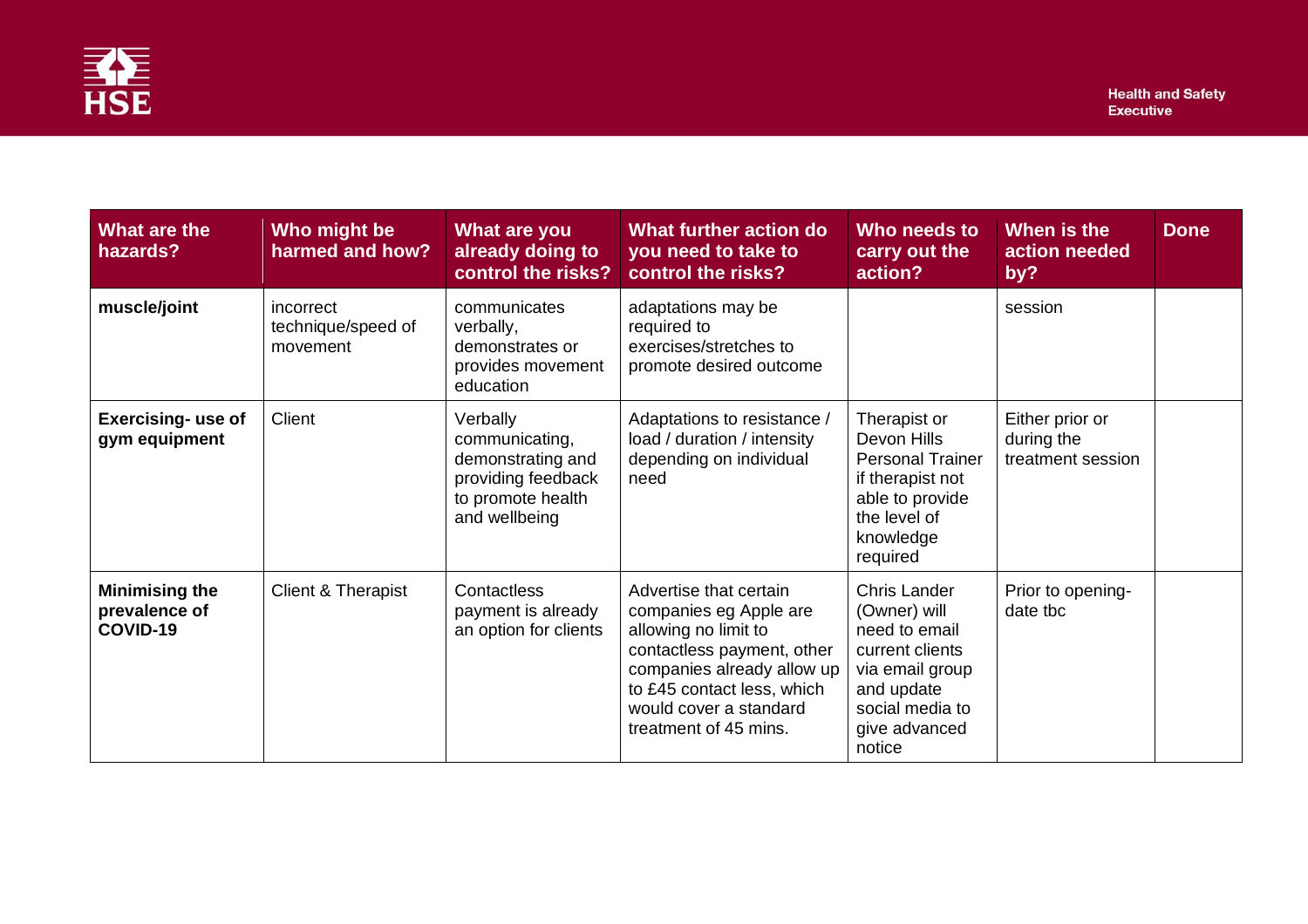

| What are the<br>hazards? | Who might be<br>harmed and how? | What are you<br>already doing to<br>control the risks?                                | What further action do<br>you need to take to<br>control the risks?                                                               | Who needs to<br>carry out the<br>action? | When is the<br>action needed<br>by?    | <b>Done</b> |
|--------------------------|---------------------------------|---------------------------------------------------------------------------------------|-----------------------------------------------------------------------------------------------------------------------------------|------------------------------------------|----------------------------------------|-------------|
|                          |                                 | Online consultation<br>prior to treatment,<br>reducing the time in<br>close proximity |                                                                                                                                   | <b>ISRM/Chris</b><br>Lander              | Prior to re-<br>opening                |             |
|                          |                                 | Offer online<br>consultations for<br>advice and rehab                                 |                                                                                                                                   | Therapist                                | Prior to re-<br>opening and<br>ongoing |             |
|                          |                                 |                                                                                       | Post on social media and<br>email to current clients the<br>expectations and protocols<br>that will need to be followed           | Chris Lander                             | Prior to re-<br>opening                |             |
|                          |                                 |                                                                                       | Create a 'walk-through'<br>video and put on Facebook<br>and website to reduce<br>potential anxiety of clients<br>attending clinic | <b>Chris Lander</b>                      | Prior to re-<br>opening                |             |
|                          |                                 | No more than 1<br>person in the waiting<br>area                                       |                                                                                                                                   | Therapist via<br>booking system          | ongoing                                |             |
|                          |                                 | Wash hands/use                                                                        |                                                                                                                                   | Client & therapist                       | ongoing                                |             |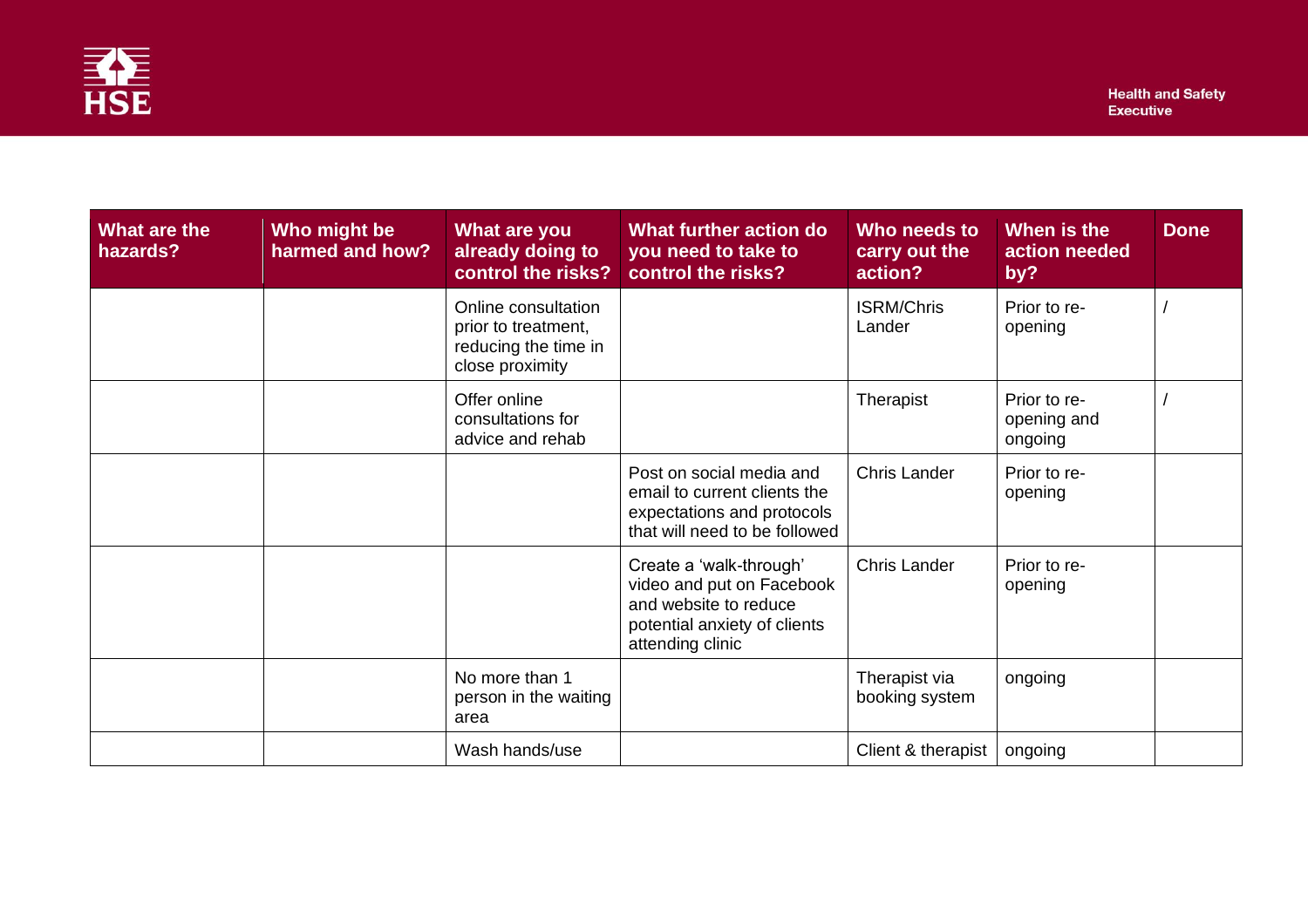

| What are the<br>hazards? | Who might be<br>harmed and how? | What are you<br>already doing to<br>control the risks?                                  | What further action do<br>you need to take to<br>control the risks? | Who needs to<br>carry out the<br>action? | When is the<br>action needed<br>by? | <b>Done</b> |
|--------------------------|---------------------------------|-----------------------------------------------------------------------------------------|---------------------------------------------------------------------|------------------------------------------|-------------------------------------|-------------|
|                          |                                 | hand sanitiser<br>before and after<br>treatment                                         |                                                                     |                                          |                                     |             |
|                          |                                 | Ensure at least<br>15min gap between<br>appointments to air<br>the room                 |                                                                     | Therapist                                | ongoing                             |             |
|                          |                                 | Change linen,<br>towels, anti-bac pvc<br>couch cover and<br>surfaces between<br>clients |                                                                     | Therapist                                | ongoing                             |             |
|                          |                                 | Place items in a<br>sealed bag after use                                                |                                                                     | Therapist                                | ongoing                             |             |
|                          |                                 | Wear face visor in<br>line with government<br>expectations                              |                                                                     | Therapist                                | ongoing                             |             |

More information on managing risk: [www.hse.gov.uk/simple-health-safety/risk/](http://www.hse.gov.uk/simple-health-safety/risk/)